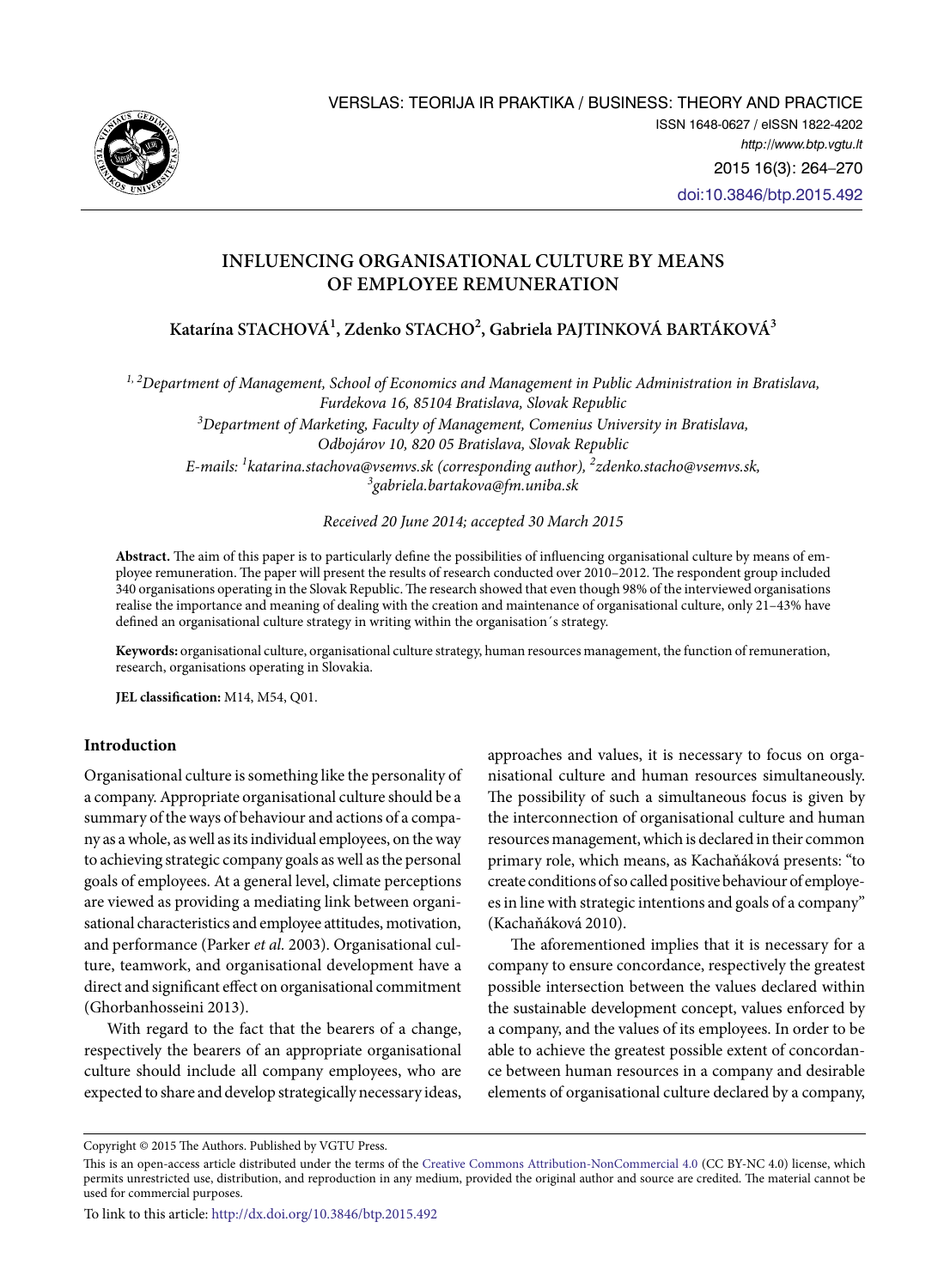it is necessary to interconnect activities within individual functions of human resources management and required values, approaches, and behaviour at work. Such an interconnection is the key precondition of positive acceptance of an appropriate organisational culture by company employees, its grounding in their behaviour, and the subsequent sharing and extension of organisational values. For this purpose, good examples of leader behaviours maybe used, which may in turn effectively motivate employees to follow (Huang *et al.* 2008).

The views of influencing organisational culture by means of the remuneration of employees, which is a function of human resources management adopted by many world as well as domestic authors, are identical, while the remuneration function is often seen as key to building the content of organisational culture (Cagáňová *et al*. 2010; Urbancová 2012; Filip *et al*. 2011; Dudová 2014; Remišová, Búciová 2011).

 Brown characterises the remuneration system as a way of unequivocally expressing company values, and the key to comprehending organisational culture (Hitka, Stipalova 2011; Závadský *et al.* 2015).

Remuneration affects employees by means of their motivation, while motivation is a predictor of behaviour and actions of employees at work (Potkány 2008). The basis of creating an appropriate employee remuneration system, which would motivate them to achieve company goals as well as their personal goals, is the precise identification of needs, interests, and value orientation of employees. Human resources managers need to consider issues associated with autonomous motivation, controlled motivation, and motivation as a predictor of employee performance (Ankli, Palliam 2012). Notably, extrinsic rewards need to be used with caution in practice. Appropriate rewards may be comprehended to be a kind of approval and inspiration, however never go beyond surplus (Jiacheng *et al.* 2010). As Kachaňáková states, it is possible on the grounds of such bases and evaluation results to elaborate and carryout a system of financial and non-financial remuneration encouraging the desirable behaviour and performance of employees in line with organisational culture (Kachaňáková *et al.* 2011).

Remuneration in modern human resources management does not only mean a salary, pay, or other forms of financial remuneration provided by a company to an employee as compensation for executed work. The modern concept of remuneration is much broader, including promotion, formal recognition (appraisals), employee benefits

(usually non-financial), provided by a company to an employee independently of their performance only on the grounds of employment or other relation, on the basis of which the given employee works for the given company. Remuneration can include things or circumstances which are not self-evident, e.g. the allocation of an office equipped in a certain way, allocation at a certain workplace, the allocation of a certain machine or equipment (an office with a carpet instead of linoleum, an office in the headquarters building, the allocation of a computer, etc.). Remuneration more and more extensively includes employer-provided education. Besides these more or less material rewards controlled and decided by a company (they are also called extrinsic rewards), increasing attention is drawn to so-called intrinsic rewards. These do not have a material nature and are related to the satisfaction of an employee with executed work, joy brought by work, pleasant feelings resulting from the fact that they can participate in certain activities or tasks, with the feelings of usefulness and success, informal recognition of their environment, with their position, achieving work objectives, and career, etc. Remuneration of this kind corresponds to the personality of an employee, their needs, interests, attitudes, values and standards (Koubek 2006).

Companies thus have a broad range of various tools, which they can use to create a system of remuneration for their employees. In order for it to be appropriate, fair, and motivating, remuneration should be constructed according to the needs of the given company.

#### **1. Material and methods**

Our research was carried out in the form of a questionnaire and conducted over 2010, 2011 and 2012 (always between February and May), at the School of Economics and Management in Public Administration in Bratislava and the Faculty of Economics and Management. The questionnaire was distributed in organisations with 50 and more employees. Upon determining a target group, depending on the size of the organisation from the viewpoint of a minimum number of employees, we presupposed that organisations with a number of employees lower than 50 did not have standardized and formally defined approaches to human resources management and to its individual functions. 239 organisations participated in the first phase, and 340 organisations participated in the second as well as the third phases of the research. The summary size structure

|  |  |  |  |  |  | Table 1. Size structure of analysed organisations |
|--|--|--|--|--|--|---------------------------------------------------|
|--|--|--|--|--|--|---------------------------------------------------|

| The number of employees in an organisation | $50 - 249$ | $250 - 1,000$ | $1,001 - 5,000$ | more than 5,000 |
|--------------------------------------------|------------|---------------|-----------------|-----------------|
| Share of organisations in % in 2010        | 60         |               |                 |                 |
| Share of organisations in % in 2011        | 68         |               |                 |                 |
| Share of organisations in % in 2012        | 69         |               |                 |                 |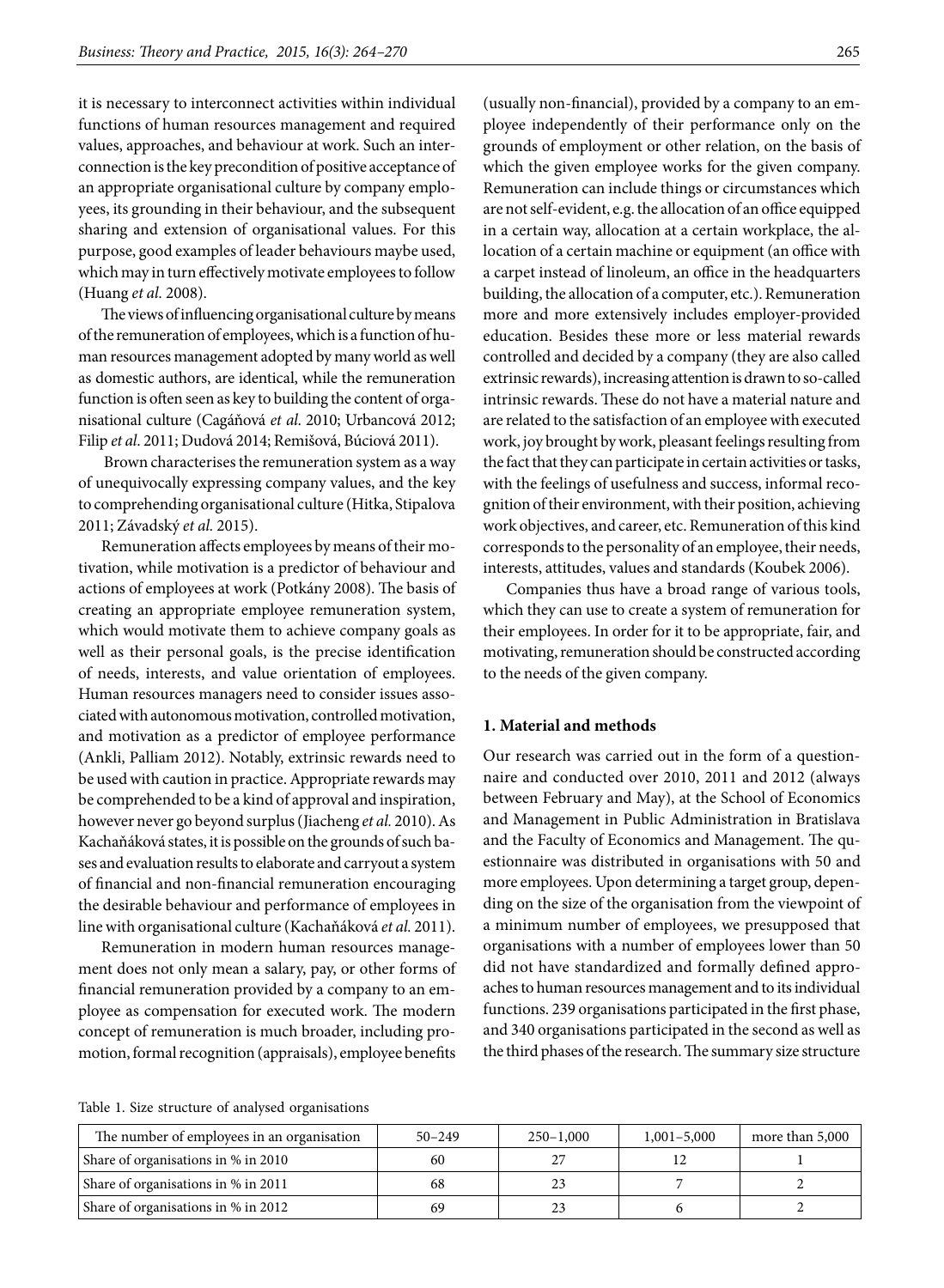of the interviewed organisations is shown in Table 1. The collection, classification, and subsequent summarisation of information obtained from this research was carried out every year from June to September. Mathematical and statistical methods were used upon processing, analysis, and comparison of information, and qualitative methods were subsequently used upon the identification and evaluation of information.

A systemic approach for the objective evaluation of knowledge and processes and for the understanding of mutual interconnections and their nature, and for the elimination of details resulting from random events, was used upon the creation of the article and research evaluation. Analysis was used for information collected from literary sources or questionnaires. All the knowledge was dealt with in smaller parts in order to enable a more detailed focus. As for statistical methods, distribution characteristics were used to express the median. Most of the collected values were expressed in % upon the results summarisation. The methods of induction and deduction were used in the article upon deriving the conclusions. The method of comparison was used upon the evaluation of the present state, comparing organisations paying sufficient attention to employee allocation and organisations neglecting it or not dealing with it at all. To evaluate the data, the SPSS 19 statistical programme and MS Excel 2010 were used.

### **2. Results**

Within our research, we were primarily interested in whether management of the interviewed organisations realised the importance and justness of dealing with the creation and maintenance of an appropriate organisational culture. Most of those interviewed agreed on the affirmative answer to this question. Answers to the sub-question "Why?" most frequently included the following reasons: because it increases motivation and willingness to work, which also results in increased performance and effectiveness, while it creates a favourable and productive environment, increases the loyalty of employees, and enhances relationships and the atmosphere of the workplace. It also has a significant impact on the view of customers and the public regarding a company; it is a picture of a company. The aforementioned answers clearly show that almost all the interviewed considered organisational culture to be a significant and crucial part of the success of a company (Koubek 2004).

Answers to the first questions sounded very positive. However, when we were determining whether the companies had defined an organisational culture strategy within their business strategy in writing, only 21–33% of organisations answered affirmatively (Table 2). If a clearly and comprehensively defined organisational culture strategy is absent, it is very difficult to draw particular parameters and values of organisational culture from it.

Table 2. Spheres covered by elaborated documentation in analysed organisations

| Has the organi-<br>sation elaborated | Yes, a written<br>document in [%] |      |      | Yes, a non-written<br>form in $[\%]$ |      |      |
|--------------------------------------|-----------------------------------|------|------|--------------------------------------|------|------|
| the following<br>documents?          | 2010                              | 2011 | 2012 | 2010                                 | 2011 | 2012 |
| Mission of the<br>organisation       | 73                                | 71   | 65   | 16                                   | 13   | 14   |
| Strategy of the<br>organisation      | 76                                | 68   | 64   | 17                                   | 18   | 14   |
| HR strategy                          | 54                                | 53   | 51   | 24                                   | 26   | 22   |
| Code of ethics                       | 58                                | 53   | 49   | 16                                   | 18   | 18   |
| Code of social<br>responsibility     | 31                                | 23   | 23   | 19                                   | 20   | 18   |
| Innovation<br>strategy               | 39                                | 23   | 26   | 23                                   | 26   | 23   |
| Organisational<br>culture strategy   | 25                                | 33   | 29   | 32                                   | 26   | 21   |

Providing employees with the possibility of participating in business results and having the possibility of using advantages and services provided beyond a legally stipulated obligation give employees the feeling that their company appreciates them and counts on them, thus they give the company room to present itself inwardly and outwardly.

Research results pointed out significant differences within employee categories upon providing individual forms of employee participation in business results (Tables 3, 4, 5, 6). Management had the greatest participation possibilities, with the highest values recorded in all cases and individual options. This difference was most significantly visible in the options of profit share and stock options. Two facts probably affect this state most significantly. First of all, the realisation of company management that managers´ decisions can directly affect a company´s profit in many cases, and they therefore find such remuneration forms motivating. Secondly, these two forms of participation are still not common in organisations operating in Slovakia. In economically more developed countries, these forms of participation are also used as a motivator for lower positions, at which the quality and quantity of executed work increase concurrently with work attitude, as the possibility of employees to participate in these forms gives them the feeling that they "work on their own." Research showed that the most frequently used motivators that companies use for their employees include remuneration dependent on individual performance, and bonuses dependent on the fulfilment of individual goals, by means of which they want to build a substantial interconnection between individual performance and obtained rewards of employees.

Analysing the employee benefits and services which companies provide beyond statutory obligations, we found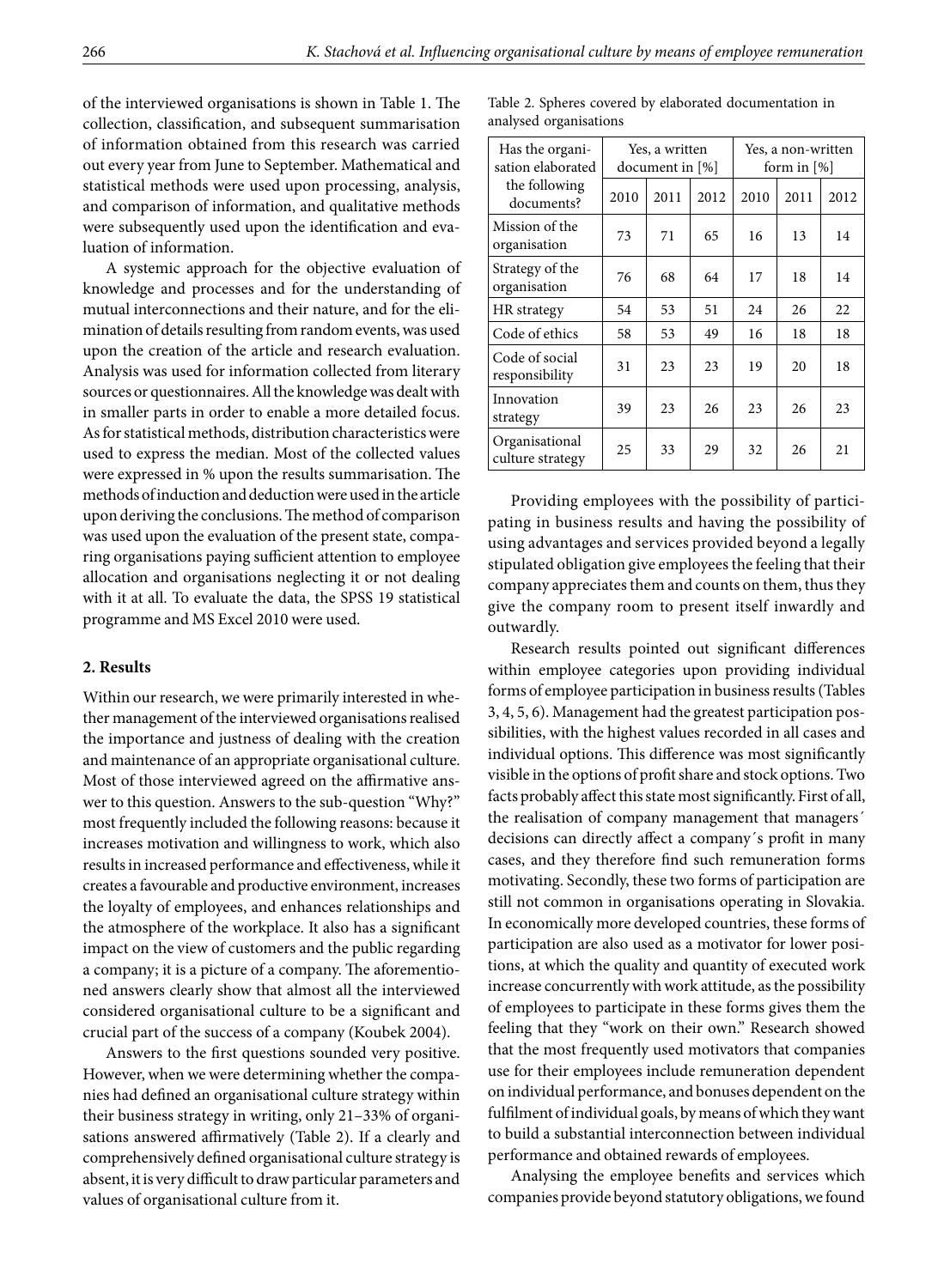that more than 50% of companies do not provide such employee benefits and services at all. Even though we have recently heard about improving conditions for working mothers and declared support for women to become mothers concurrently with developing their careers, our research showed that only a minimum (1–2%) of the interviewed

Table 3. Forms of participation of management in business results

| Which of the following forms                               | Management |      |      |  |
|------------------------------------------------------------|------------|------|------|--|
| of participation in results do<br>you provide?             | 2010       | 2011 | 2012 |  |
| Profit sharing plans                                       | 25         | 25   | 25   |  |
| Options on shares                                          | 9          | 9    | 9    |  |
| Selectivity of employee benefits                           | 26         | 26   | 26   |  |
| Remuneration dependent on<br>individual performance        | 67         | 67   | 67   |  |
| Bonuses dependent on the<br>fulfilment of individual goals | 45         | 45   | 45   |  |
| Bonuses dependent on the<br>fulfilment of team goals       | 41         | 41   | 41   |  |

Table 4. Forms of participation of specialists and technicians in business results

| Which of the following forms                               | Specialists and technicians |          |      |  |
|------------------------------------------------------------|-----------------------------|----------|------|--|
| of participation in results do<br>you provide?             | 2010                        | 2011     | 2012 |  |
| Profit sharing plans                                       | 9                           | 6        | 6    |  |
| Options on shares                                          | 2                           | $\Omega$ | 0    |  |
| Selectivity of employee benefits                           | 21                          | 19       | 20   |  |
| Remuneration dependent on<br>individual performance        | 60                          | 54       | 56   |  |
| Bonuses dependent on the<br>fulfilment of individual goals | 51                          | 49       | 50   |  |
| Bonuses dependent on the<br>fulfilment of team goals       | 45                          | 44       | 43   |  |

Table 5. Forms of participation of administrative employees in business results

| Which of the following forms                               | Administrative employees |      |      |  |
|------------------------------------------------------------|--------------------------|------|------|--|
| of participation in results do<br>you provide?             | 2010                     | 2011 | 2012 |  |
| Profit sharing plans                                       | 6                        | 6    | 6    |  |
| Options on shares                                          | 2                        | 2    | 2    |  |
| Selectivity of employee benefits                           | 19                       | 19   | 19   |  |
| Remuneration dependent on<br>individual performance        | 62                       | 62   | 62   |  |
| Bonuses dependent on the<br>fulfilment of individual goals | 41                       | 41   | 41   |  |
| Bonuses dependent on the<br>fulfilment of team goals       | 39                       | 39   | 39   |  |

companies declared having a children´s playground at the workplace. In addition, only in 4%, to a maximum in 8% of companies, are there career break programmes, which are most frequently required by parents of children due to maternity or parental leave, or in the case of health problems of children or other family members. Also, a minimum of companies declared that they provide contributions for child care beyond statutory obligations (Table 7).

#### **3. Discussion**

The research focused on organisations operating in the Slovak Republic, and showed that although 100% of companies declare that they realise the justness of organisational culture, only 21–33% of them have defined an organisational culture strategy in writing within their business strategies. The given findings also imply that although human resources management theory deals with many forms of financial as well as non-financial remuneration, practice

|                     | Table 6. Forms of participation of manual workers |  |
|---------------------|---------------------------------------------------|--|
| in business results |                                                   |  |

| Which of the following forms                               | Manual workers |      |      |  |
|------------------------------------------------------------|----------------|------|------|--|
| of participation in results do<br>you provide?             | 2010           | 2011 | 2012 |  |
| Profit sharing plans                                       | 5              | 5    | 5    |  |
| Options on shares                                          | 2              | 2    | 2    |  |
| Selectivity of employee benefits                           | 13             | 13   | 13   |  |
| Remuneration dependent on<br>individual performance        | 59             | 59   | 59   |  |
| Bonuses dependent on the<br>fulfilment of individual goals | 31             | 31   | 31   |  |
| Bonuses dependent on the<br>fulfilment of team goals       | 38             | 38   | 38   |  |

Table 7. Employee benefits and services provided by companies beyond statutory obligations

| Which of the employee benefits                                        | Share of organisations in % |      |                |  |
|-----------------------------------------------------------------------|-----------------------------|------|----------------|--|
| and services do you provide<br>beyond statutory obligations?          | 2010                        | 2011 | 2012           |  |
| Children's playground at<br>workplace                                 | 1                           | 0    | $\mathfrak{D}$ |  |
| Contributions for child care                                          | 13                          | 11   | 8              |  |
| Career break programmes                                               | 8                           | 4    | 7              |  |
| Leave to care for a family<br>member                                  | 34                          | 34   | 37             |  |
| Pension programmes                                                    | 45                          | 39   | 58             |  |
| Programmes of employment<br>cessation for the purpose of<br>education | 23                          | 22   | 26             |  |
| Private health care<br>programmes                                     | 25                          | 30   | 26             |  |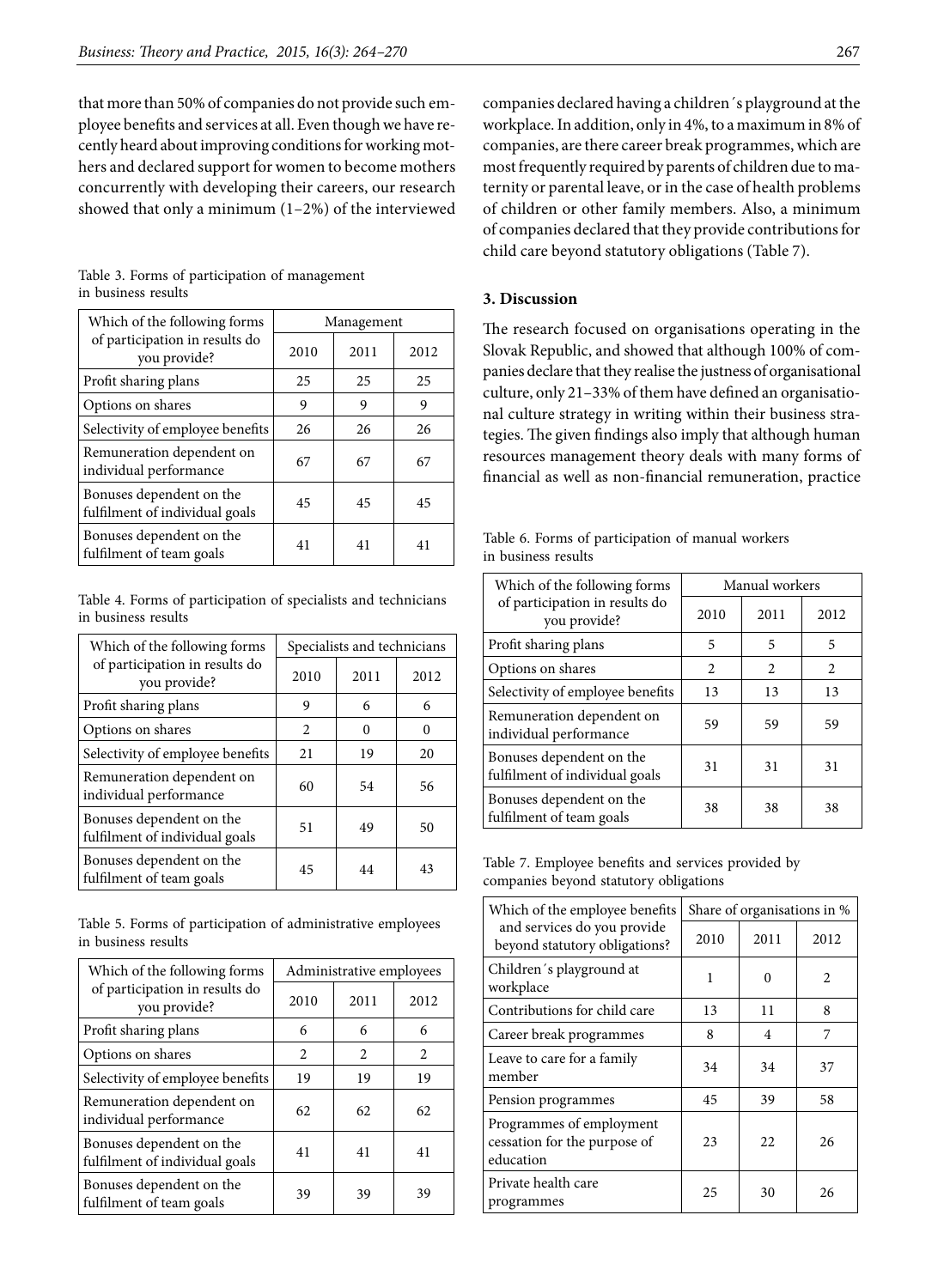still predominantly focuses (even exclusively in more than 50% of the interviewed companies) on issues of financial remuneration, i.e. the issue of salaries and payments, their structure, the issues of relations between financial remuneration and performance, salary forms, etc. Only a little attention is paid to remuneration resulting from employment (employee benefits).

The aforementioned clearly implies that it is necessary to focus separately on organisational culture and employee remuneration as well as their mutual possibilities of positively affecting each other. The possibilities of affecting organisational culture by means of employee remuneration and their reasons can be summarised as follows:

# **Focus on encouraging desirable behaviour of employees upon remuneration**

**Reason:** The justness and key nature of remuneration in relation to affecting organisational culture is primarily given by its focus on quite directly affecting desirable behaviour. A company can have a direct impact on employees and their behaviour in quite a short time by means of remuneration, most frequently financial. Such behaviour influencing is easily recognisable and due to possible fast feedback which is also notable for employees. From a long-term viewpoint, companies can gradually fixate the desirable behaviour of employees in this way, and make it a standardised behaviour norm. However, affecting and influencing the approaches and values of employees themselves is gradual, and it cannot be expected that this process can be accelerated by a company, not even on the grounds of significant financial remuneration. On the contrary, unless the elements of culture are presented to employees sufficiently and in a suitable way, employees can start behaving desirably as a result of remuneration (there will be a certain level of conformity in employee behaviour), however their inner values will not correspond to company values. The company thus records a desirable performance in a short time; however significant sub-cultures, gradually growing stronger, start occurring in the long-term.

# **On the grounds of desirable performance type, to set employee remuneration criteria in relation to organisational culture elements**

**Reason:** In relation to remuneration, criteria, performance, and organisational culture, it is necessary to focus on which criteria are desirable to reward for achieving a requested performance, complying with organisational culture elements. Velíšková provides three variants, respectively bonuses, which can be paid to employees for the fulfilment of requested criteria, with their impact on organisational culture (Lukášová 2010). The first variant is based on the selection of criteria aimed at encouraging individual performance, i.e. bonuses based on individual performance, which maximises the performance of an individual on the one hand, however it significantly strengthens individualism, and an environment of competition or rivalry is created on the other. The second variant is based on the selection of criteria encouraging team cooperation, i.e. bonuses based on team performance, which enhances team cooperation and the sharing of responsibilities; however such an approach can demotivate an individual with greater performance. This can subsequently result in raised tension within a team, and respectively the occurrence of a subculture within the team. The third variant is based on the payment of bonuses resulting from business results. Such remuneration enhances the feelings of fellowship, cooperation, and loyalty of employees; however, it does not have a significant impact on individual employee performance, except managerial bonuses (Lukášová 2010). The given clearly shows that upon remuneration criteria selection it is necessary to consider the impact of remuneration payment on employee performance as well as its impact on organisational culture.

### **Usage of formal recognition as a remuneration tool encouraging desirable organisational culture**

**Reason:** Recognition, respectively appraisal, whether formal (in front of colleagues or supported by a ceremony, celebration, or status change) or informal (between an employee and their direct superior) also has a significant impact on the identification of employees with organisational culture elements. This has the most significant impact on the engagement and initiative of individuals ([Sheehan](http://ezproxy.cvtisr.sk:2060/authid/detail.url?origin=resultslist&authorId=7102755899&zone=) *et al.* 2014; [Zhang](http://ezproxy.cvtisr.sk:2060/authid/detail.url?origin=resultslist&authorId=12762863800&zone=) *et al.* 2013; [Maloney,](http://ezproxy.cvtisr.sk:2060/authid/detail.url?origin=resultslist&authorId=38663213700&zone=) [Stanford](http://ezproxy.cvtisr.sk:2060/authid/detail.url?origin=resultslist&authorId=38663402900&zone=)  2011), however it also has a secondary impact on the atmosphere inside the company and its teams. While the act of rewarding and appreciation by superiors, as well as getting recognition from colleagues, or obtaining certain status symbols (e.g. allocation of an office, an assistant, a car, a parking place,…) have a particular impact on individuals, the atmosphere among employees is affected by the way of reward presentation (i.e. common participation and the creation of relationships at a ceremony, celebration, etc.).

# **Usage of education as a tool of remuneration encouraging desirable organisational culture**

**Reason:** Companies, as well as their employees, realise the need of permanent education, which is why it can be used as a reward. This "education as a reward" primarily represents education tailored to the needs of an employee, respectively a team. Outdoor training is most frequently arranged for team "education as a reward." Companies thus get qualified, motivated and loyal employees.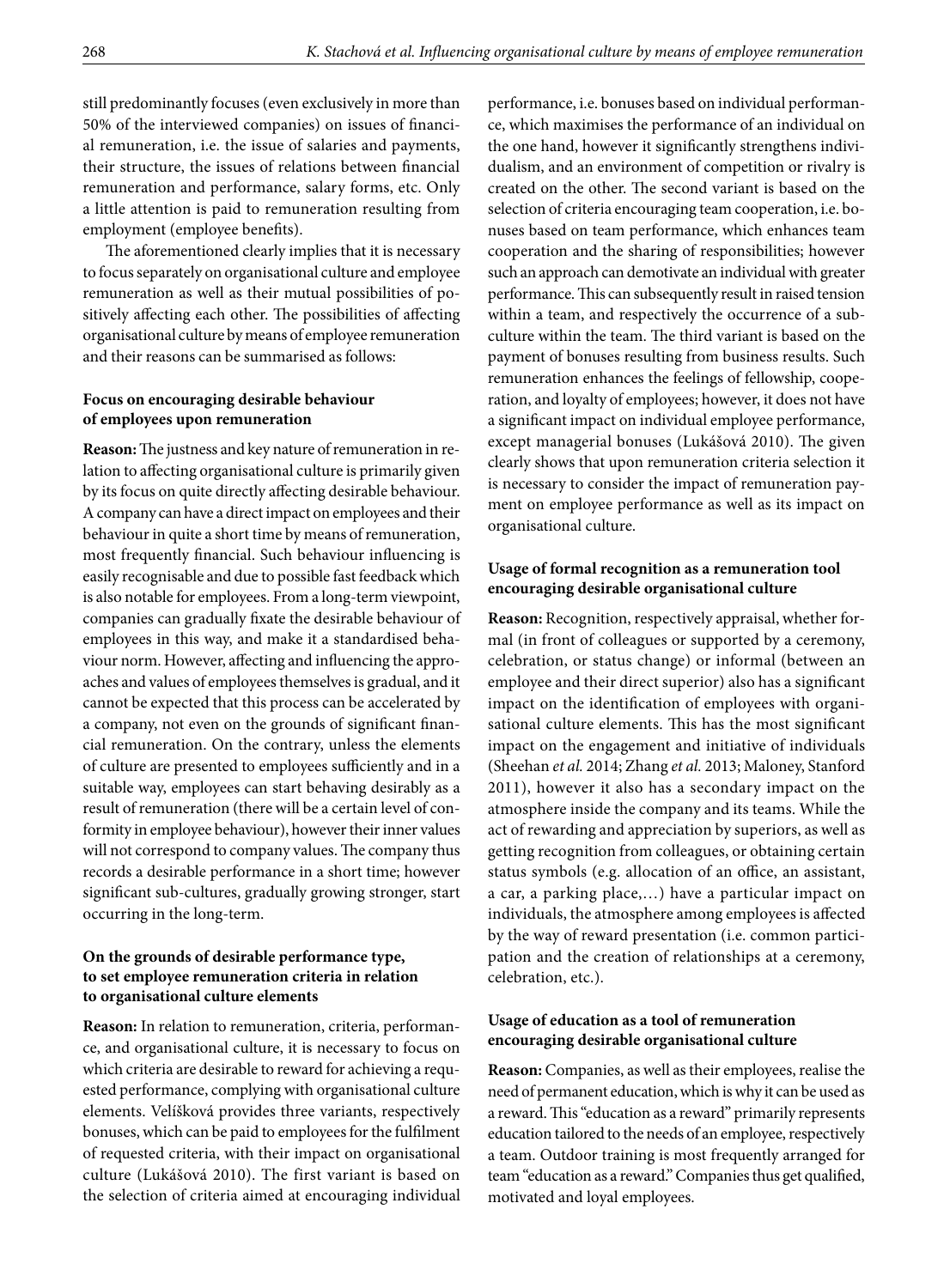### **Usage of organisational culture as a tool for remuneration and motivation**

**Reason:** Organisational culture itself is a significant means of motivation. Companies with solid organisational culture declaring, externally as well as inwardly, its values and particularly its engagement in charity, ecological, or other generally helpful activities, take on a favoured position in the eyes of their employees as well as the public. Employees are proud to work in the given company, which has a positive impact on their performance and behaviour inside of the company as well as outside of it. On the grounds of usage of such a positive organisational culture, it is possible to acquire so-called "3S" employees: Say – they talk about the company positively, also outside of it; Stay – they are interested in staying with the company; and Strive – if necessary, they work for the company beyond the framework agreed in the contract (Zábojníková 2012).

#### **Conclusion**

The interconnection of individual human resources management functions and organisational culture is primarily related to the fact that their primary role, as Kachaňáková states, is in fact the same – to create conditions for the so-called positive behaviour of employees in line with the strategic intentions and goals of a company (Kachaňáková 2010). Employee motivation only framed by directives, regulations, and standards and the perception of employees by management as only as a means, results in a situation where employees actually start perceiving themselves in the same way, and they subsequently start behaving accordingly – i.e. they become passive and only carry out activities strictly arising from their employment contract. The aforementioned clearly shows that such employee behaviour is not desirable for a company, and is definitely not its competitive advantage. It is therefore necessary to actively build and declare the company´s positive relation to employees and employees´ relation to the company. It is necessary for this purpose to set a desired organisational culture. Individual human resources management functions can be used in its implementation, while the remuneration function is often denoted as key in building the content of organisational culture.

#### **Acknowledgements**

The article is related to Grant Agencies of VSEMvs project, project No. 3/13 dealing with The Key Functions of Personnel Management in the Context of Development of Organisations Operating in the Slovak Republic and the Czech Republic.

### **Disclosure statement**

We hereby declare, that the article submitted is an original work and has neither been published in any other peer-reviewed journal nor is under consideration for publication by any other journal. More so, the article does not contravene any existing copyright or any other third party rights.

#### **References**

- [Ankli, R. E.](http://ezproxy.cvtisr.sk:2060/authid/detail.url?origin=resultslist&authorId=54969323100&zone=); [Palliam, R.](http://ezproxy.cvtisr.sk:2060/authid/detail.url?origin=resultslist&authorId=54967034500&zone=) 2012. [Enabling a motivated workfor](http://ezproxy.cvtisr.sk:2060/record/display.url?eid=2-s2.0-84856786015&origin=resultslist&sort=plf-f&src=s&st1=organizational+culture%2c+motivation%2c+intrinsic+and+extrinsic+rewards&sid=DF272C4B915131F80418FC1A6CE425EE.I0QkgbIjGqqLQ4Nw7dqZ4A%3a20&sot=b&sdt=b&sl=82&s=TITLE-ABS-KEY%28organizational+culture%2c+motivation%2c+intrinsic+and+extrinsic+rewards%29&relpos=0&relpos=0&citeCnt=1&searchTerm=TITLE-ABS-KEY%28organizational+culture%2C+motivation%2C+intrinsic+and+extrinsic+rewards%29)[ce: Exploring the sources of motivation](http://ezproxy.cvtisr.sk:2060/record/display.url?eid=2-s2.0-84856786015&origin=resultslist&sort=plf-f&src=s&st1=organizational+culture%2c+motivation%2c+intrinsic+and+extrinsic+rewards&sid=DF272C4B915131F80418FC1A6CE425EE.I0QkgbIjGqqLQ4Nw7dqZ4A%3a20&sot=b&sdt=b&sl=82&s=TITLE-ABS-KEY%28organizational+culture%2c+motivation%2c+intrinsic+and+extrinsic+rewards%29&relpos=0&relpos=0&citeCnt=1&searchTerm=TITLE-ABS-KEY%28organizational+culture%2C+motivation%2C+intrinsic+and+extrinsic+rewards%29), *[Development and](http://ezproxy.cvtisr.sk:2060/source/sourceInfo.url?sourceId=145292&origin=resultslist) [Learning in Organisations](http://ezproxy.cvtisr.sk:2060/source/sourceInfo.url?sourceId=145292&origin=resultslist)* 26(2): 7–10 <http://dx.doi.org/10.1108/14777281211201169>
- Brown, A. D. 1995. *Organisational culture.* London: Pitman Publishing.
- Cagáňová, D.; Čambál, M.; Weidlichová, L. S. 2010. Intercultural management – trend of contemporary globalized world, *Electronics and Electrical Engineering* 16(102): 51–54.
- Dudová, I. 2014. Social protection as the key pillar of social systems in the European Union, *Economic Annals*-*XXI* 7–8(1): 36–39.
- Filip, S.; Šimák, L.; Kováč, M. 2011. *Manažment rizika*. Bratislava: Sprint dva. (in Slovak)
- [Ghorbanhosseini, M.](http://ezproxy.cvtisr.sk:2060/authid/detail.url?origin=resultslist&authorId=55974863300&zone=) 2013. The effect of organizational culture, teamwork and organizational development on organizational commitment: The mediating role of human capital, *[Tehnicki Vjesnik](http://ezproxy.cvtisr.sk:2060/source/sourceInfo.url?sourceId=14569&origin=resultslist)* 20(6): 1019–1025.
- Hitka, M.; Stipalova, L. 2011. Comparing of employees motivation level in enterprises of wood working industry with other manufacturing enterprises in Slovak Republic, *Drvna industrija* 62: 185–192.
- Huang*,* Q. V.; Davison*,* R. M.; Liu*,* H. F.; Gu*,* J. B*.* 2008. The impact of leadership style on knowledge-sharing intentions in China, *Journal of Global Information Management*, 16(4): 67–91. <http://dx.doi.org/10.4018/jgim.2008100104>
- Jiacheng, W.; Lu, L.; Francesco, C. A. 2010. A cognitive model of intra-organizational knowledge-sharing motivations in the view of cross-culture, *International Journal of Information Management* 3(30): 220–230.
	- <http://dx.doi.org/10.1016/j.ijinfomgt.2009.08.007>
- Kachaňáková, A. 2010. *Organizačná kultúra.* 1st ed. Bratislava: IuraEdition. (in Slovak)
- Kachaňáková, A.; Nachtmanová, O.; Joniaková, Z. 2011. *Personálny manažment.* Bratislava: Iura Edition. (in Slovak)
- Koubek, J. 2006. *Řízení lidských zdrojú*. Praha: Management Press. (in Czech)
- Koubek, J. 2004. *Řízení pracovního výkonu*. Praha: Management Press. (in Czech)
- Lukášová, R. 2010. *Organizační kultura a její změna.* Praha: Grada Publishing. (in Czech)
- [Maloney, K.](http://ezproxy.cvtisr.sk:2060/authid/detail.url?origin=resultslist&authorId=38663213700&zone=); [Stanford, P.](http://ezproxy.cvtisr.sk:2060/authid/detail.url?origin=resultslist&authorId=38663402900&zone=) 2011. [The craft of people management,](http://ezproxy.cvtisr.sk:2060/record/display.url?eid=2-s2.0-79957655552&origin=resultslist&sort=plf-f&src=s&st1=Recognition%2c+engagement%2c+motivation&nlo=&nlr=&nls=&sid=741F5CD990344DAE7ECB669825AC7872.aXczxbyuHHiXgaIW6Ho7g%3a860&sot=b&sdt=cl&cluster=scosubjabbr%2c%22SOCI%22%2ct%2c%22BUSI%22%2ct%2c%22SOCI%22%2ct%2c%22BUSI%22%2ct%2c%22AGRI%22%2ct%2c%22AGRI%22%2ct&sl=50&s=TITLE-ABS-KEY%28Recognition%2c+engagement%2c+motivation%29&relpos=15&relpos=15&citeCnt=1&searchTerm=TITLE-ABS-KEY%28Recognition%2C+engagement%2C+motivation%29+AND+%28+LIMIT-TO%28SUBJAREA%2C%5C%26quot%3BSOCI%5C%26quot%3B+%29+OR+LIMIT-TO%28SUBJAREA%2C%5C%26quot%3BBUSI%5C%26quot%3B+%29+OR+LIMIT-TO%28SUBJAREA%2C%5C%26quot%3BSOCI%5C%26quot%3B+%29+OR+LIMIT-TO%28SUBJAREA%2C%5C%26quot%3BBUSI%5C%26quot%3B+%29+OR+LIMIT-TO%28SUBJAREA%2C%5C%26quot%3BAGRI%5C%26quot%3B+%29+OR+LIMIT-TO%28SUBJAREA%2C%5C%26quot%3BAGRI%5C%26quot%3B+%29+%29+) *[Human Resource Management International Digest](http://ezproxy.cvtisr.sk:2060/source/sourceInfo.url?sourceId=144743&origin=resultslist)* 19(3): 3–5. <http://dx.doi.org/10.1108/09670731111125844>
- [Parker, C. P.](http://ezproxy.cvtisr.sk:2060/authid/detail.url?authorId=7402174855&eid=2-s2.0-0038515376);  [Baltes, B. B.;](http://ezproxy.cvtisr.sk:2060/authid/detail.url?authorId=6603946465&eid=2-s2.0-0038515376)  [Young, S. A.](http://ezproxy.cvtisr.sk:2060/authid/detail.url?authorId=22959358400&eid=2-s2.0-0038515376);  [Huff, J. W.;](http://ezproxy.cvtisr.sk:2060/authid/detail.url?authorId=7201685201&eid=2-s2.0-0038515376) [Alt](http://ezproxy.cvtisr.sk:2060/authid/detail.url?authorId=7003783505&eid=2-s2.0-0038515376)[mann, R. A.](http://ezproxy.cvtisr.sk:2060/authid/detail.url?authorId=7003783505&eid=2-s2.0-0038515376);  [Lacost, H. A.](http://ezproxy.cvtisr.sk:2060/authid/detail.url?authorId=8786233900&eid=2-s2.0-0038515376); [Roberts, J. E.](http://ezproxy.cvtisr.sk:2060/authid/detail.url?authorId=7410325122&eid=2-s2.0-0038515376) 2003. Relationships